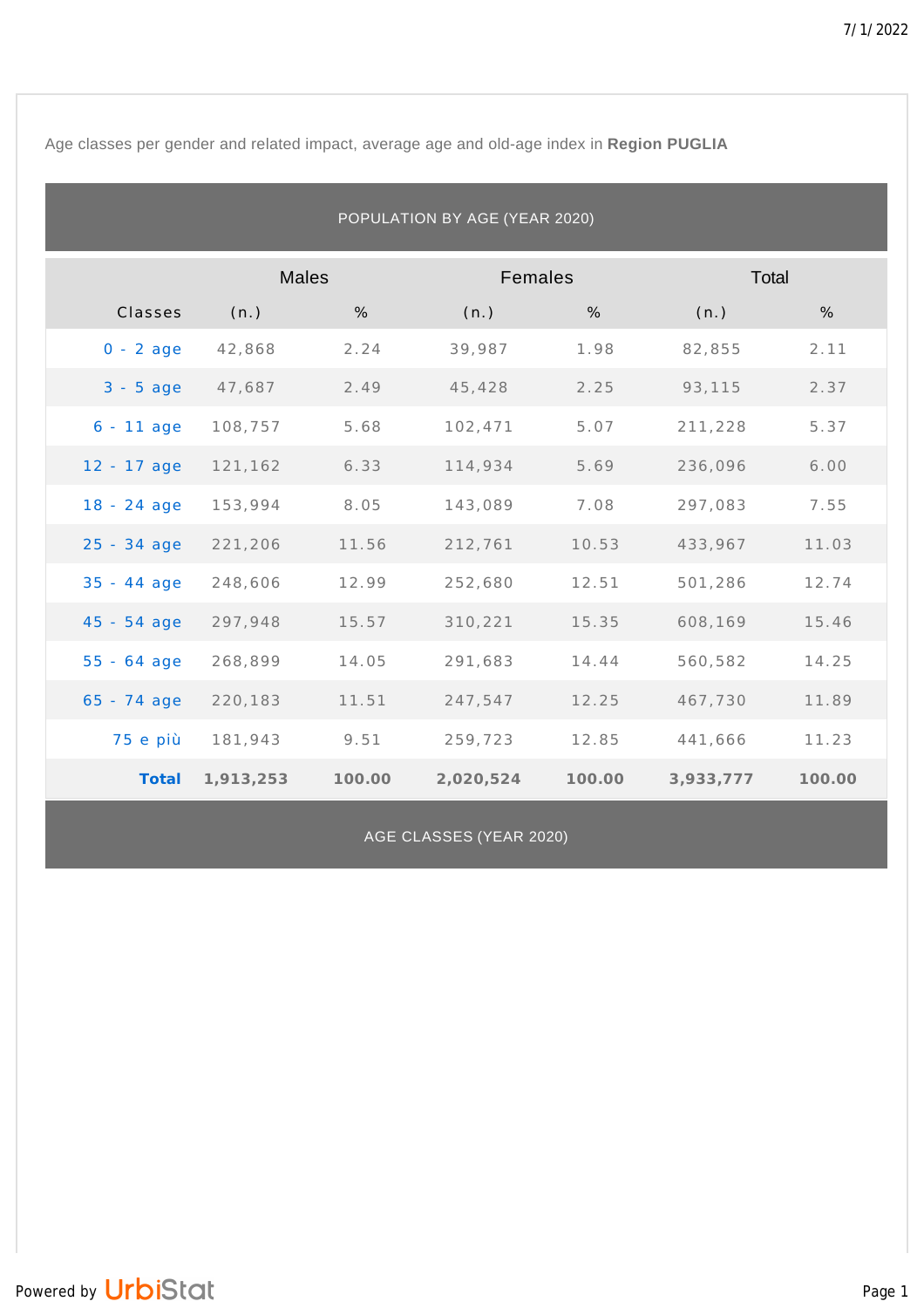

## AVERAGE AGE AND OLD-AGE INDEX (YEAR 2020)

|                              | Males                    | Females                  | Total  |
|------------------------------|--------------------------|--------------------------|--------|
| Average age (Years)          | 43.60                    | 46.22                    | 44.95  |
| Old-age index <sup>[1]</sup> | $\overline{\phantom{a}}$ | $\overline{\phantom{a}}$ | 167.93 |



**^** Old-age index = (Inhabitants > 65 years old / Inhabitants 0-14 years old) \* 100

**NOTE** Age Classes: Fonte ISTAT